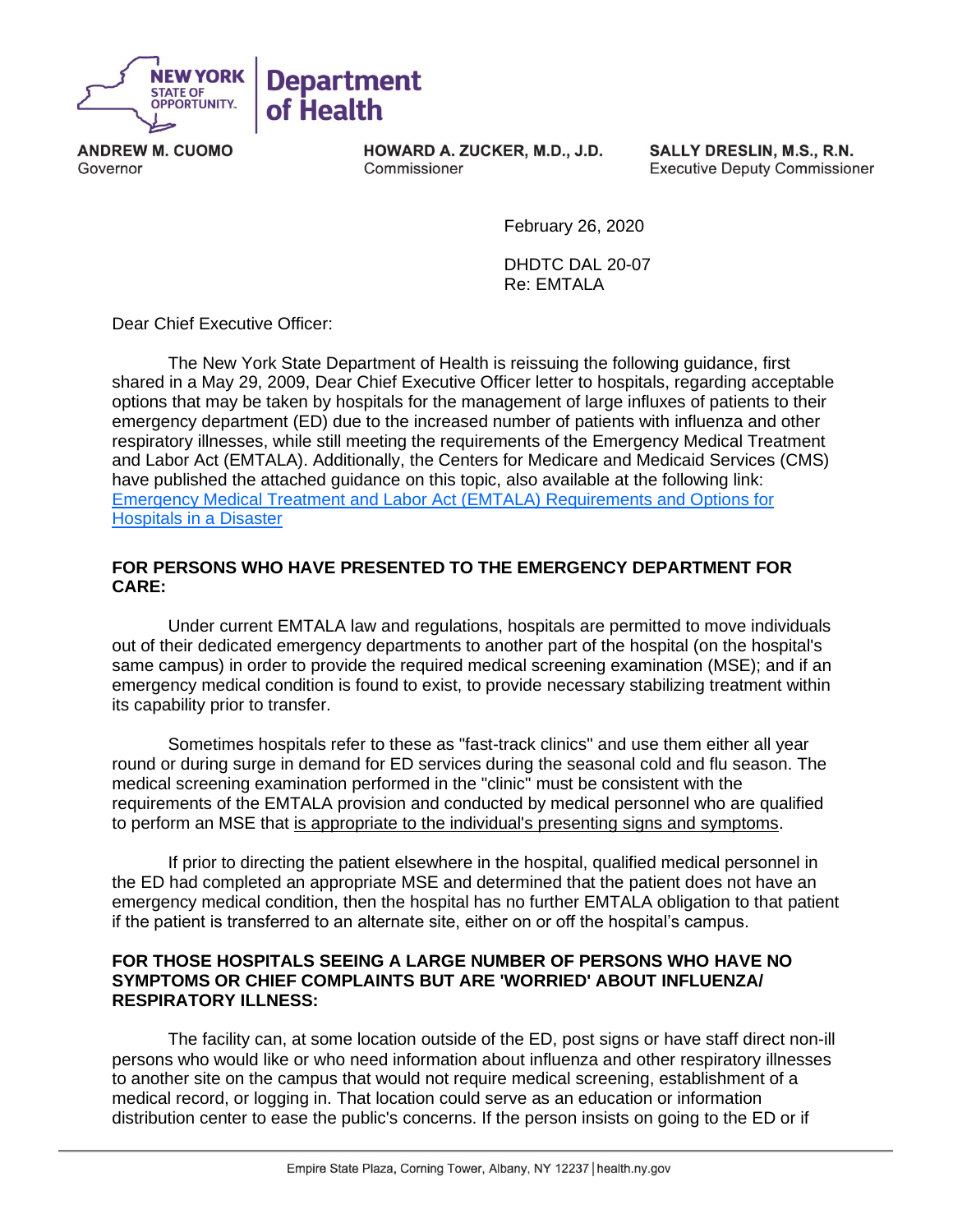he/she shows symptoms of illness at the educational site, he/she should be immediately directed to the ED where an appropriate medical screening exam and treatment can be provided as indicated.

The Department recognizes the difficulty that the non-ill presenters create for the ED and hopes that this guidance will assist you in caring for the ill and meeting the needs of the non-ill community as well.

For questions, please contact the Division of Hospitals and Diagnostic & Treatment Centers at (518) 402-1004 or by email at hospinfo@health.ny.gov.

Sincerely,

Deirdre Astin, Director Division of Hospitals and Diagnostic & Treatment Centers

Attachment: Emergency Medical Treatment and Labor Act (EMTALA) Requirements and Options for Hospitals in a Disaster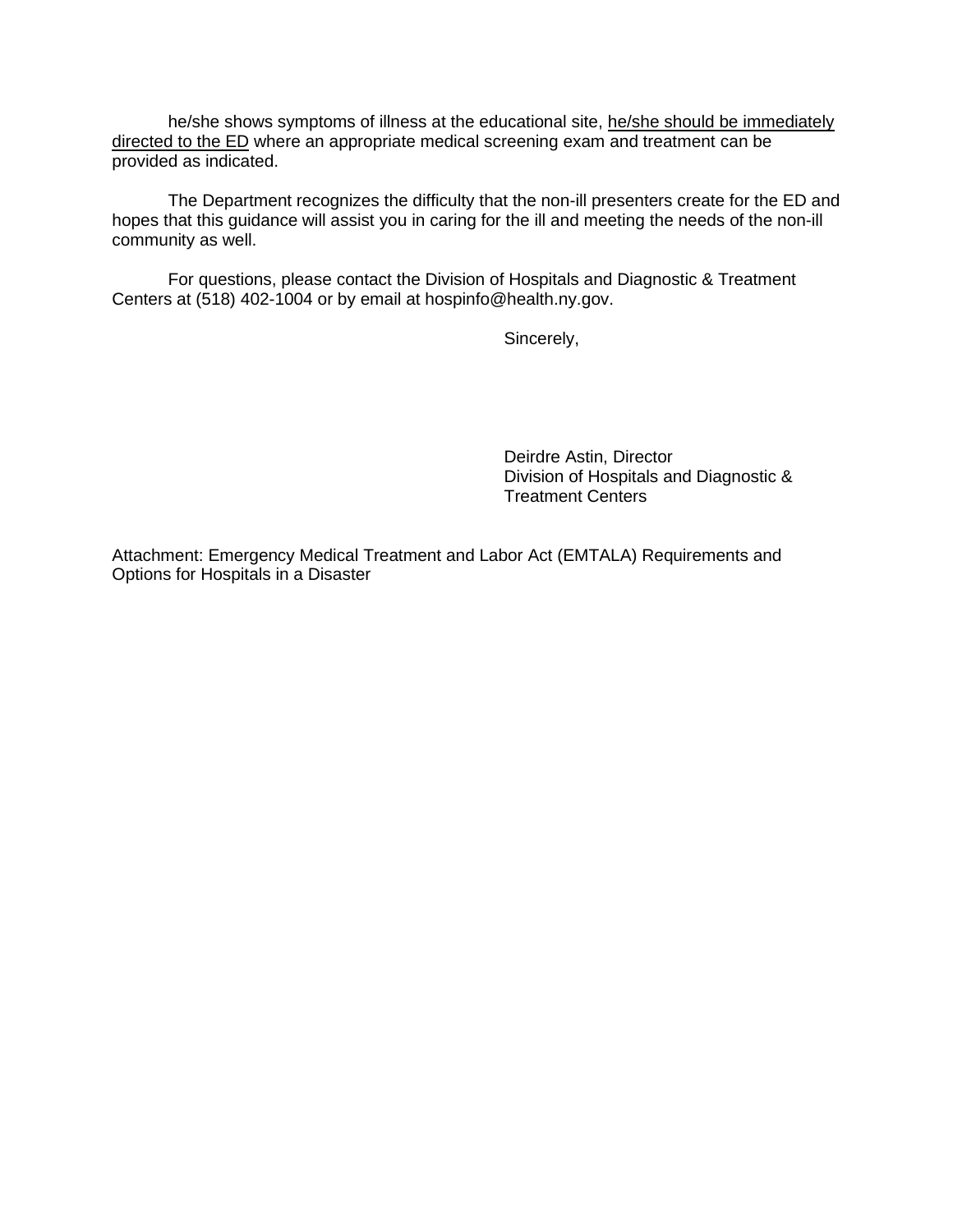DEPARTMENT OF HEALTH & HUMAN SERVICES Centers for Medicare & Medicaid Service 7500 Security Boulevard, Mail Stop S2-12-25 Baltimore, Maryland 21244-1850



Center for Medicaid and State Operations/Survey and Certification Group

**Ref: S&C-09-52** 

**DATE: August 14, 2009** 

**TO:** State Survey Agency Directors

**FROM:** Director Survey and Certification Group

**SUBJECT: Emergency Medical Treatment and Labor Act (EMTALA) Requirements and Options for Hospitals in a Disaster**

# **Memorandum Summary**

- **Planning for Surge in Emergency Department Services:** A brief summary of EMTALA requirements and options for hospitals experiencing an extraordinary surge in demand for ED services has been developed to assist hospitals and their communities in planning for a potential surge in ED volume this fall related to H1N1 influenza.
- **Waiver Description:** Rules governing EMTALA waivers are also described.
- **Availability and Distribution of Summary Sheet:** State Survey Agencies (SAs) are requested to distrib ute this summary sheet widely to hospital and emergency response planning officials.

In anticipation of a possible significant increase in demand for emergency services due to H1N1 influenza resurgence this fall several Federal agencies, State health departments, and hospitals have expressed significant concerns about compliance with EMTALA requirements during an outbreak. Many stakeholders perceive that EMTALA imposes significant restrictions on hospitals' ability to provide adequate care when EDs experience extraordinary surges in demand. The attached fact sheet clarifies options that are permissible under EMTALA and should reassure the provider community and public health officials that there is existing flexibility under EMTALA. Among other things, the fact sheet notes that an EMTALA-mandated medical screening examination (MSE) does not need to be an extensive work-up in every case, and that the MSE may take place outside the ED, at other sites on the hospital's campus.

The fact sheet also summarizes the provisions governing EMTALA waivers. Surveyors and managers responsible for EMTALA enforcement are expected to be aware of the flexibilities hospitals are currently afforded under EMTALA and to assess incoming EMTALA complaints accordingly in determining whether an on-site investigation is required. They are also expected to keep these flexibilities in mind when assessing hospital compliance with EMTALA during a survey.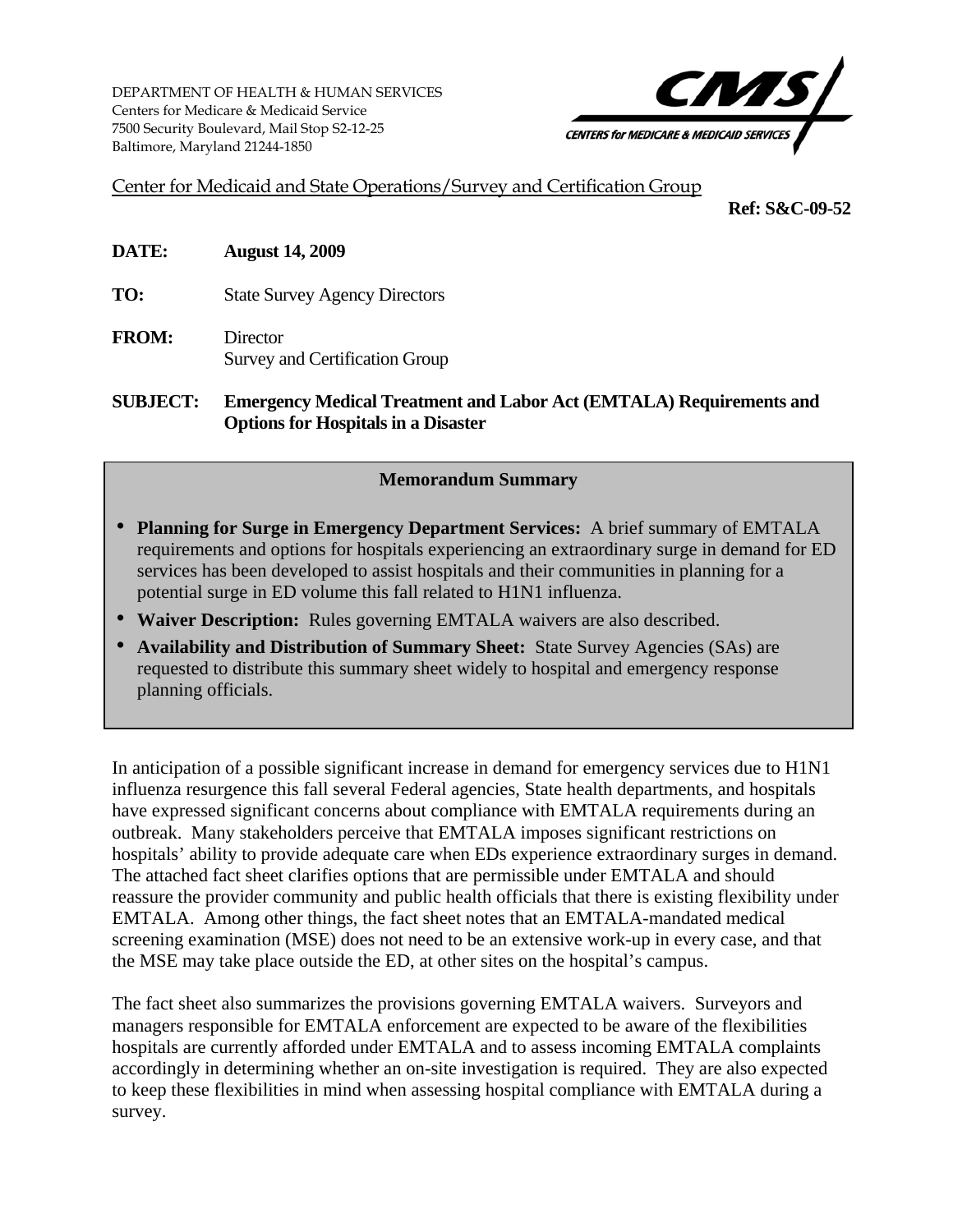## Page 2 – State Survey Agency Directors

To help dispel misconceptions among the provider community concerning EMTALA requirements, SAs are requested to distribute the attached fact sheet widely to the provider community in their State, as well as to State and local public health officials responsible for emergency preparedness.

Questions about this document should be addressed to CDR Frances Jensen, M.D., at [frances.jensen@cms.hhs.gov](mailto:frances.jensen@cms.hhs.gov).

**Training:** The information contained in this letter should be shared with all survey and certification staff, their managers, and the State/RO training coordinators immediately

 $\sqrt{s/2}$ Thomas E. Hamilton

cc: Survey and Certification Regional Office Management

Attachment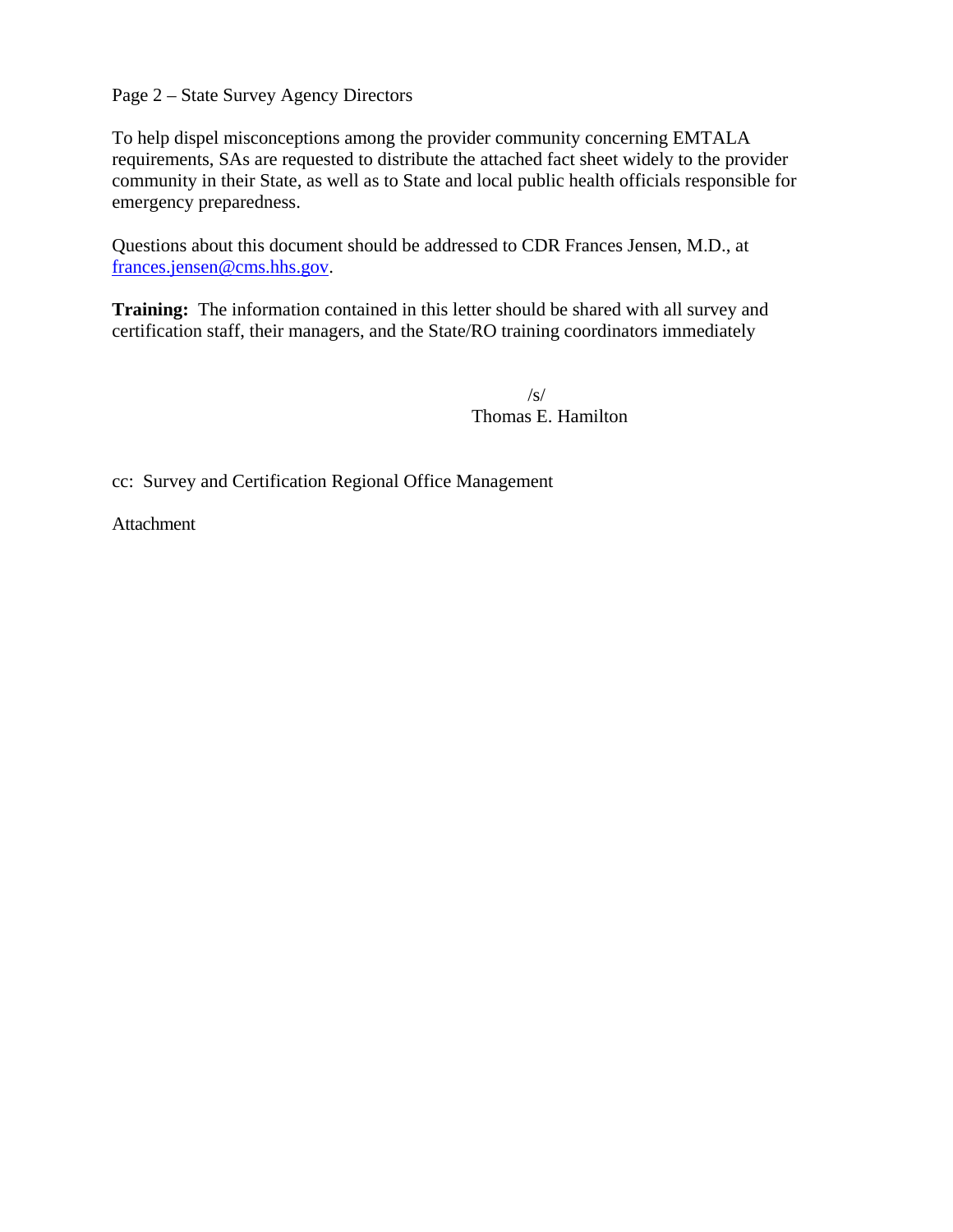DEPARTMENT OF HEALTH & HUMAN SERVICES Centers for Medicare & Medicaid Service 7500 Security Boulevard, Mail Stop S2‐12‐25 Baltimore, Maryland 21244‐1850



# **FACT SHEET**

## **Emergency Medical Treatment and Labor Act (EMTALA) & Surges in Demand for Emergency Department (ED) Services During a Pandemic**

## **I. What is EMTALA?**

- EMTALA is a Federal law that requires all Medicare-participating hospitals with dedicated EDs to perform the following for **all** individuals who come to their EDs, regardless of their ability to pay:
	- An *appropriate* medical screening exam (MSE) to determine if the individual has an Emergency Medical Condition (EMC). If there is no EMC, the hospital's EMTALA obligations end.
	- If there is an EMC, the hospital must:
		- + Treat and stabilize the EMC within its capability (including inpatient admission when necessary); *OR*
		- *+* Transfer the individual to a hospital that has the capability and capacity to stabilize the EMC.
- Hospitals with specialized capabilities (with or without an ED) may not refuse an appropriate transfer under EMTALA if they have the capacity to treat the transferred individual.
- EMTALA ensures access to hospital emergency services; it need not be a barrier to providing care in a disaster.

# **II. Options for Managing Extraordinary ED Surges Under Existing EMTALA Requirements (No Waiver Required)**

## *A. Hospitals may set up alternative screening sites on campus*

- The MSE does not have to take place in the ED. A hospital may set up alternative sites on its campus to perform MSEs.
	- Individuals may be redirected to these sites after being logged in. The redirection and logging can even take place outside the entrance to the ED.
	- The person doing the directing should be qualified (e.g., an RN) to recognize individuals who are obviously in need of immediate treatment in the ED.
- The content of the MSE varies according to the individual's presenting signs and symptoms. It can be as simple or as complex, as needed, to determine if an EMC exists.
- MSEs must be conducted by qualified personnel, which may include physicians, nurse practitioners, physician's assistants, or RNs trained to perform MSEs and acting within the scope of their State Practice Act.
- The hospital must provide stabilizing treatment (or appropriate transfer) to individuals found to have an EMC, including moving them as needed from the alternative site to another on-campus department.

# *B. Hospitals may set up screening at off-campus, hospital-controlled sites.*

• Hospitals and community officials may encourage the public to go to these sites instead of the hospital for screening for influenza-like illness (ILI). *However, a hospital may not tell individuals who have already come to its ED to go to the off-site location for the MSE.*